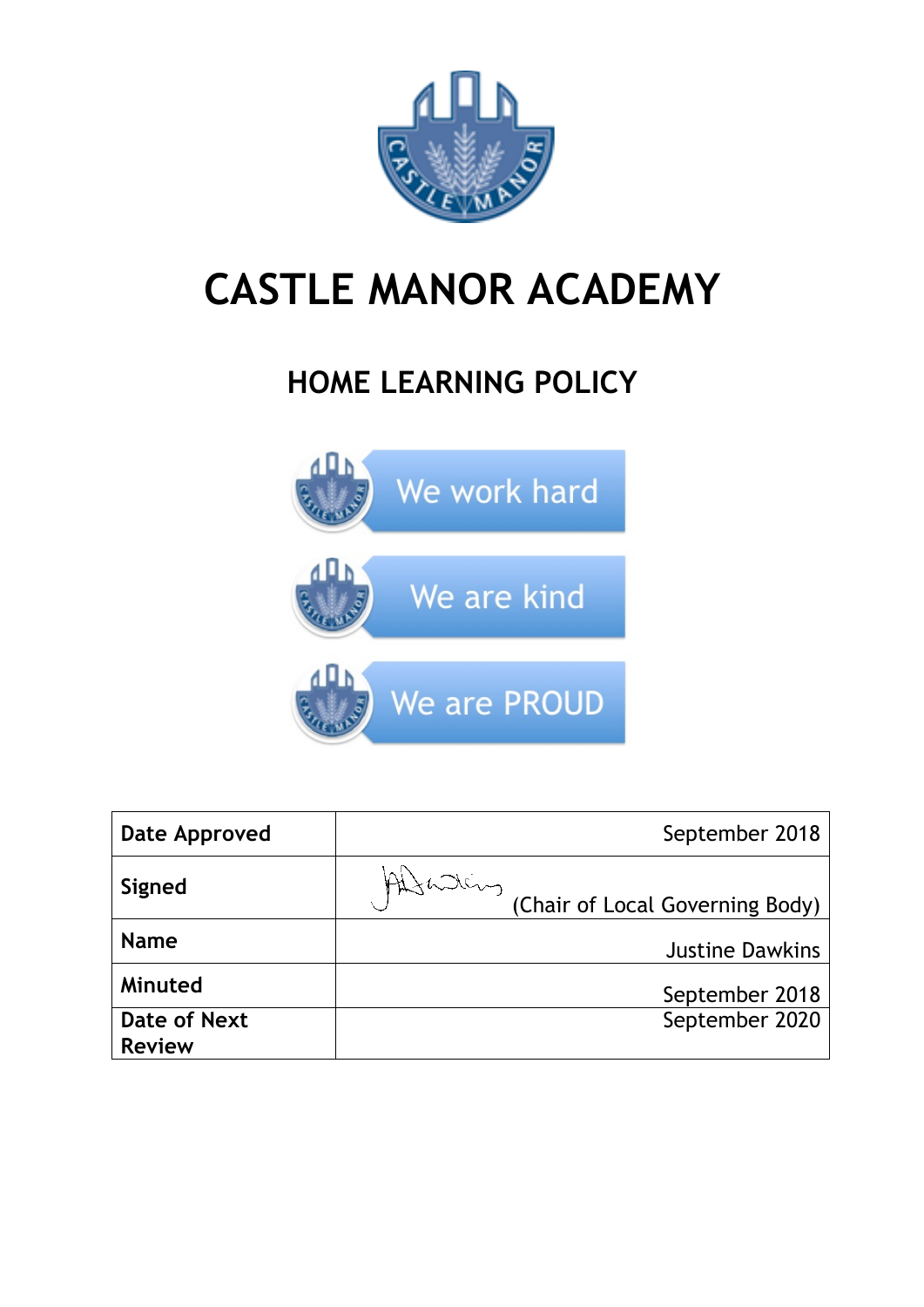#### **PURPOSE**

This policy outlines the purpose and nature of home learning at Castle Manor Academy.

At Castle Manor Academy, we have a knowledge-based approach to learning where we believe that children require a core, essential knowledge-base to strengthen and deepen their understanding across the breadth of subjects studied. Therefore, home learning should be robust and support student progress in the form of either knowledge retention or development, or deliberate practice of skills.

#### **PRACTICE**

#### **KNOWLEDGE-BASED HOME LEARNING:**

Knowledge-based home learning will be supported by the format of knowledge organisers (see appendix 1 for a possible idea.) Students will be provided with a knowledge organiser per subject, per half term or unit of study, which will outline the essential knowledge they need to learn. Each week, students are required to spend a specified number of minutes learning from their knowledge organisers for each subject. This time may be spent in a variety of ways, as directed by the subject teacher such as creating flash cards or self-quizzing.

In every subject, knowledge retention will be tested at least once a week during lessons via low-stakes testing, for example: 10 quick questions, True or False questions.

#### **DELIBERATE PRACTISE HOME LEARNING:**

Teachers must also set home learning that is deliberate practise, which could consist of tasks such as past exam questions, perfect paragraphs, subject specific skills practice or content drills that reinforce learning. These will be reviewed during the lessons, and outcomes tracked and monitored. Feedback for any written home learning will be provided by teachers during the lessons. This will include opportunities to reflect and improve.

The frequency and use of deliberate practise home learning will be outlined within subject specific curriculum plans, based on the requirements of the subject and year group, but will be at least fortnightly.

#### **RESPONSIBILITIES**

#### **Middle Leaders will:**

• Monitor the quality of knowledge organisers and materials provided for home learning via Go4Schools.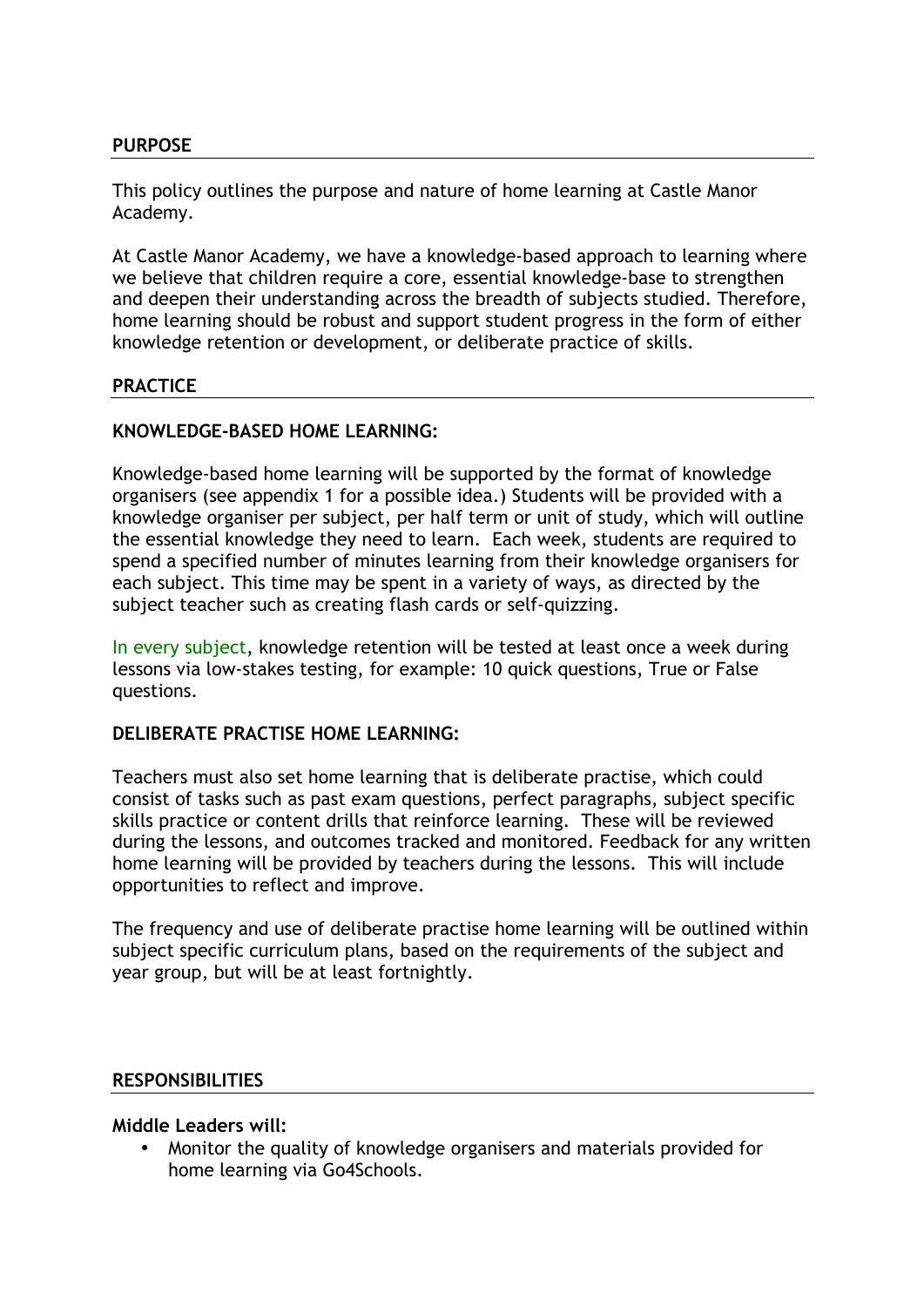- Monitor teacher tracking of home learning
- Provide support to teachers when home learning intervention is required.
- Make use of learning and climate walks to ensure content drilling and quizzing is embedded into teaching practice.

#### **Teachers will:**

- Monitor the completion of home learning to ascertain if there is a need to attend a compulsory home learning club or additional intervention. Concerns will be communicated with home, well in advance of any report card deadlines. Persistent concerns will be communicated with the Team Leader and Achievement Leader.
- Set home learning that is cumulative in that knowledge organisers and deliberate practise for each half term should lead on from the previous half term or subject unit. Therefore, weekly testing can and will include knowledge learnt throughout the year.
- Explicitly teach students the skills required to ensure knowledge retention and application of skills can improve within the specific subject area.
- Ensure that knowledge organisers, deliberate practice tasks and any other relevant resources are uploaded at least half termly by each subject on to Go4Schools. Teachers will also ensure that paper resources are provided during lessons.

#### **Students will:**

- Ensure that they look after resources provided and print out resources from Go4Schools if a replacement is needed.
- Complete all home learning tasks set by each subject every week according to instructions provided by teachers.
- Make use of additional support provided by teachers if scores are consistently low to ensure that an improved approach to knowledge based learning is possible.
- Record all home learning tasks in their student organiser and tick off work when it is completed.

#### **Parents will:**

- Ensure that support is provided to students as necessary by helping with testing and content drills to ensure that study is a priority.
- Support students with accessing Go4Schools and communicating with school and subject teachers if any problems arise.
- Respond to any communication from teachers regarding home learning and provide additional support if necessary.
- Provide a calm and quiet working space for students to complete home learning.